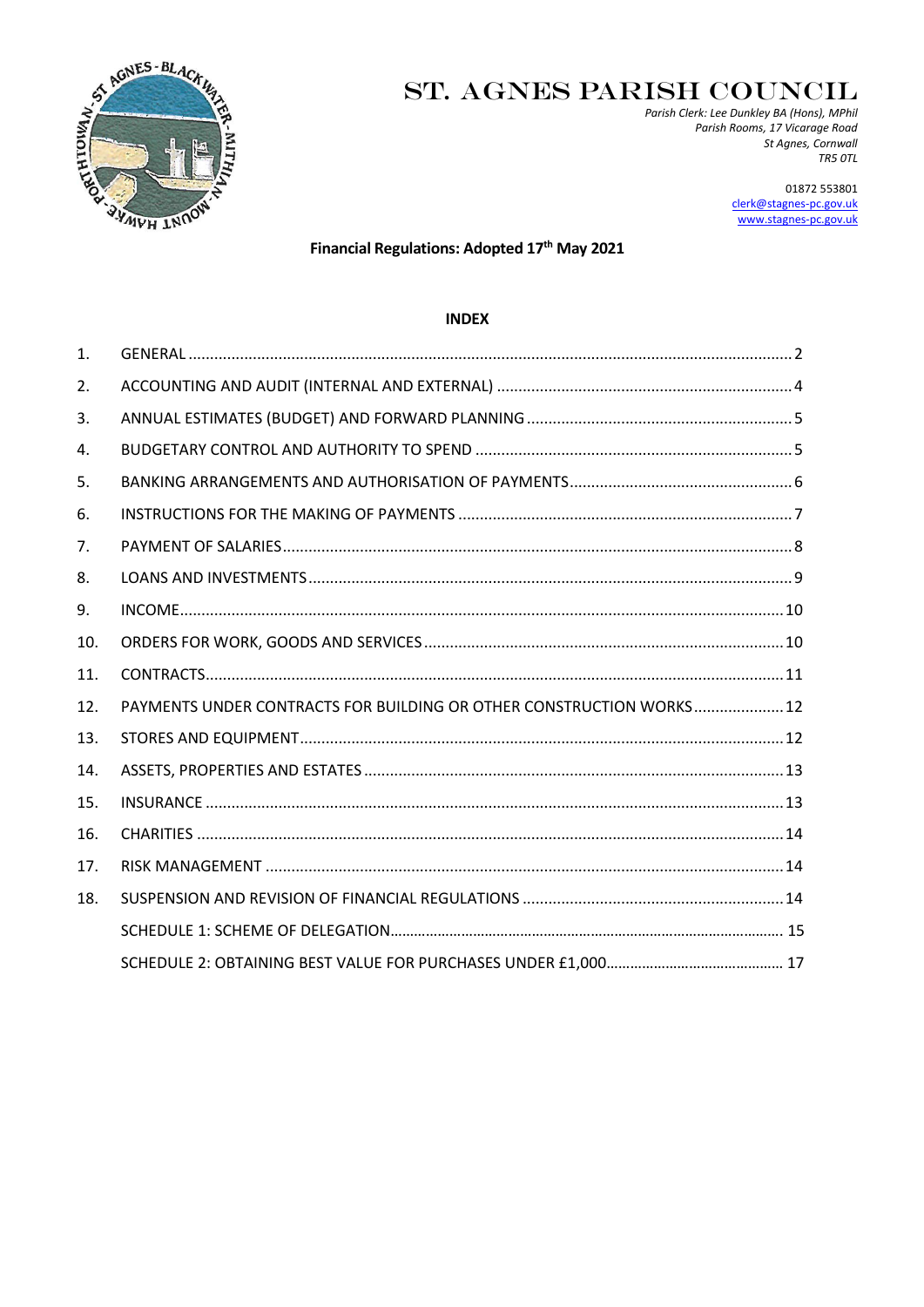# <span id="page-1-0"></span>**1. GENERAL**

- 1.1. These financial regulations govern the conduct of financial management by the Council and may only be amended or varied by resolution of the Council. Financial regulations are one of the Council's three governing policy documents providing procedural guidance for members and officers. Financial regulations must be observed in conjunction with the Council's standing orders and any individual financial regulations relating to contracts.
- 1.2. The Council is responsible in law for ensuring that its financial management is adequate and effective and that the Council has a sound system of internal control which facilitates the effective exercise of the Council's functions, including arrangements for the management of risk.
- 1.3. The Council's accounting control systems must include measures:
	- for the timely production of accounts;
	- that provide for the safe and efficient safeguarding of public money:
	- to prevent and detect inaccuracy and fraud; and
	- identifying the duties of officers.
- 1.4. These financial regulations demonstrate how the Council meets these responsibilities and requirements.
- 1.5. At least once a year, prior to approving the Annual Governance Statement, the Council must review the effectiveness of its system of internal control which shall be in accordance with proper practices.
- 1.6. Deliberate or wilful breach of these Regulations by an employee may give rise to disciplinary proceedings.
- 1.7. Members of Council are expected to follow the instructions within these Regulations and not to entice employees to breach them. Failure to follow instructions within these Regulations brings the office of Councillor into disrepute.
- 1.8. The Responsible Financial Officer (RFO) holds a statutory office to be appointed by the Council. The Clerk has been appointed as RFO for this Council and these regulations will apply accordingly.
- 1.9. The RFO;
	- acts under the policy direction of the Council;
	- administers the Council's financial affairs in accordance with all Acts, Regulations and proper practices;
	- determines on behalf of the Council its accounting records and accounting control systems;
	- ensures the accounting control systems are observed;
	- maintains the accounting records of the Council up to date in accordance with proper practices;
	- assists the Council to secure economy, efficiency and effectiveness in the use of its resources; and
	- produces financial management information as required by the Council.
- 1.10. The accounting records determined by the Clerk/RFO shall be sufficient to show and explain the Council's transactions and to enable the Clerk/RFO to ensure that any income and expenditure account and statement of balances, or record of receipts and payments and additional information, as the case may be, or management information prepared for the Council from time to time comply with the Accounts and Audit Regulations.
- 1.11. The accounting records determined by the Clerk/RFO shall in particular contain: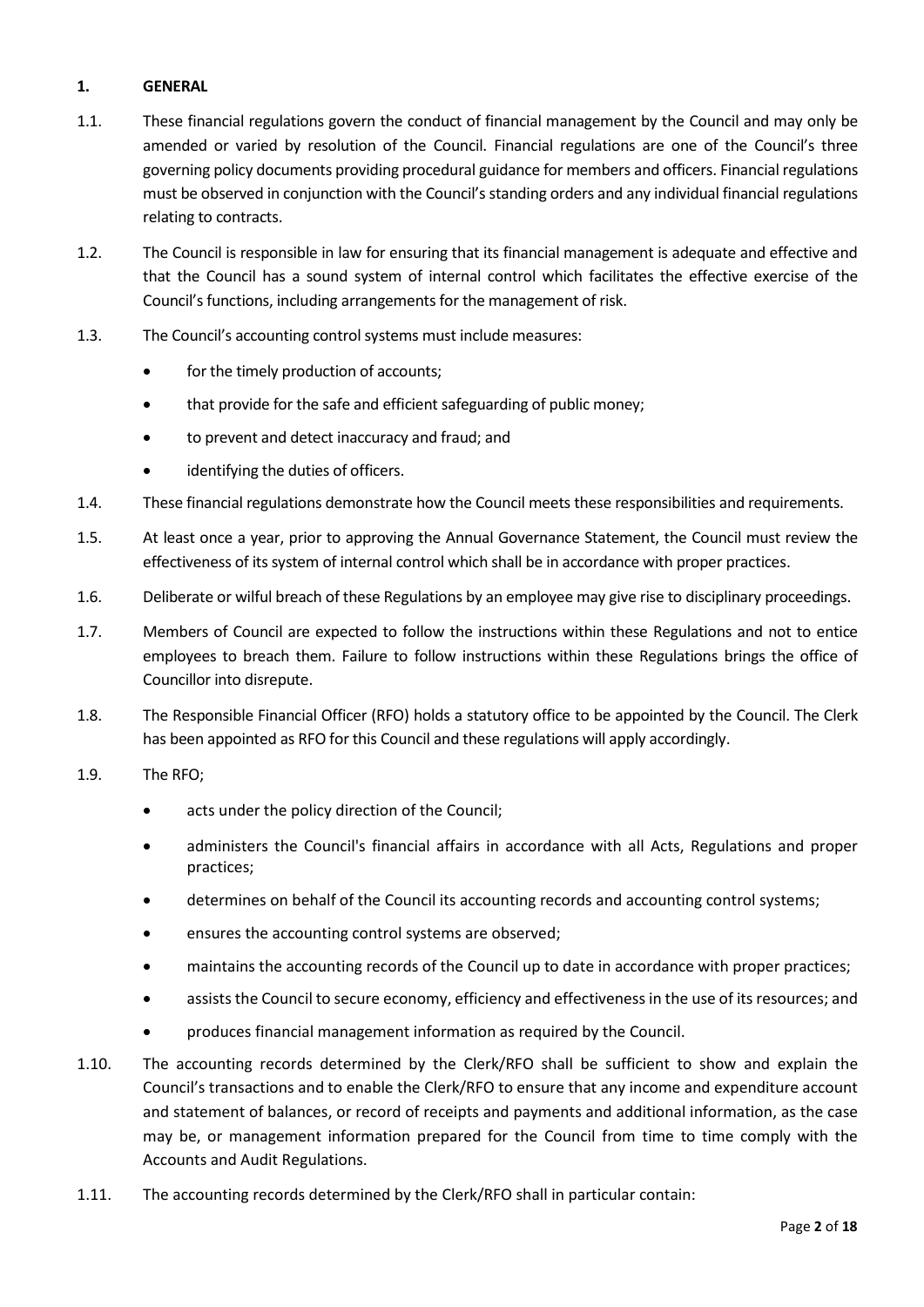- entries from day to day of all sums of money received and expended by the Council and the matters to which the income and expenditure or receipts and payments account relate;
- a record of the assets and liabilities of the Council; and
- wherever relevant, a record of the Council's income and expenditure in relation to claims made, or to be made, for any contribution, grant or subsidy.
- 1.12. The accounting control systems determined by the Clerk/RFO shall include:
	- procedures to ensure that the financial transactions of the Council are recorded as soon as reasonably practicable and as accurately and reasonably as possible;
	- procedures to enable the prevention and detection of inaccuracies and fraud and the ability to reconstruct any lost records;
	- identification of the duties of officers dealing with financial transactions and division of responsibilities of those officers in relation to significant transactions;
	- procedures to ensure that uncollectable amounts, including any bad debts are not submitted to the Council for approval to be written off except with the approval of the Clerk/RFO and that the approvals are shown in the accounting records; and
	- measures to ensure that risk is properly managed.
- 1.13. The Council is not empowered by these Regulations or otherwise to delegate certain specified decisions. In particular any decision regarding:
	- setting the final budget or the precept (Council tax requirement);
	- approving accounting statements;
	- approving an annual governance statement;
	- borrowing;
	- writing off bad debts;
	- declaring eligibility for the General Power of Competence; and
	- addressing recommendations in any report from the internal or external auditors,

shall be a matter for the full Council only.

- 1.14. In addition the Council must:
	- determine and keep under regular review the bank mandate for all Council bank accounts;
- 1.15. In these financial regulations, references to the Accounts and Audit Regulations or 'the regulations'shall mean the regulations issued under the provisions of section 27 of the Audit Commission Act 1998, or any superseding legislation, and then in force unless otherwise specified.

In these financial regulations the term 'proper practice' or 'proper practices' shall refer to guidance issued in *Governance and Accountability for Local Councils - a Practitioners' Guide (England)* issued by the Joint Practitioners Advisory Group (JPAG), available from the websites of NALC and the Society for Local Council Clerks (SLCC).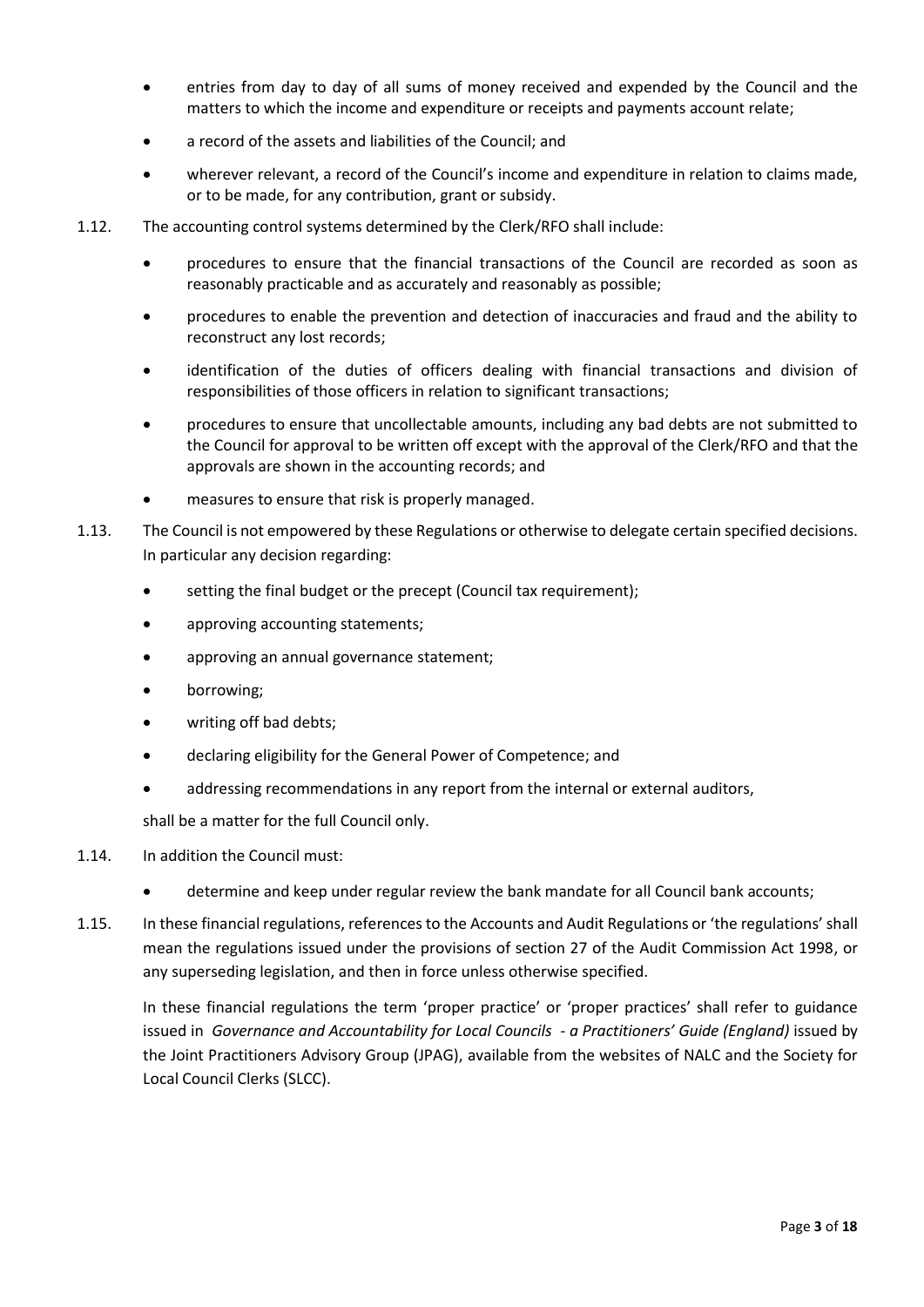# <span id="page-3-0"></span>**2. ACCOUNTING AND AUDIT (INTERNAL AND EXTERNAL)**

- 2.1. All accounting procedures and financial records of the Council shall be determined by the Clerk/RFO in accordance with the Accounts and Audit Regulations, appropriate guidance and proper practices.
- 2.2. On a regular basis, at least once in each quarter, two members be appointed to verify bank reconciliations (for all accounts) produced by the Clerk/RFO. The member shall sign the reconciliations and the original bank statements (or similar document) as evidence of verification. This activity shall on conclusion be reported, including any exceptions, to and noted by the Council as part of quarterly internal control procedures.
- 2.3. The Clerk/RFO shall complete the annual statement of accounts, annual report, and any related documents of the Council contained in the Annual Return (as specified in proper practices) as soon as practicable after the end of the financial year and having certified the accounts shall submit them and report thereon to the Council within the timescales set by the Accounts and Audit Regulations.
- 2.4. The Council shall ensure that there is an adequate and effective system of internal audit of its accounting records, and of its system of internal control in accordance with proper practices. Any officer or member of the Council shall make available such documents and records as appear to the Council to be necessary for the purpose of the audit and shall, as directed by the Council, supply the Clerk/RFO, internal auditor, or external auditor with such information and explanation as the Council considers necessary for that purpose.
- 2.5. The internal auditor shall be appointed by and shall carry out the work in relation to internal controls required by the Council in accordance with proper practices.
- 2.6. The internal auditor shall:
	- be competent and independent of the financial operations of the Council;
	- report to Council in writing, or in person, on a regular basis with a minimum of one annual written report during each financial year;
	- demonstrate competence, objectivity and independence, be free from any actual or perceived conflicts of interest, including those arising from family relationships; and
	- have no involvement in the financial decision making, management or control of the Council.
- 2.7. Internal or external auditors may not under any circumstances:
	- perform any operational duties for the Council;
	- initiate or approve accounting transactions; or
	- direct the activities of any Council employee, except to the extent that such employees have been appropriately assigned to assist the internal auditor.
- 2.8. For the avoidance of doubt, in relation to internal audit the terms 'independent' and 'independence' shall have the same meaning as is described in proper practices.
- 2.9. The Clerk/RFO shall make arrangements for the exercise of electors' rights in relation to the accounts including the opportunity to inspect the accounts, books, and vouchers and display or publish any notices and statements of account required by Audit Commission Act 1998, or any superseding legislation, and the Accounts and Audit Regulations.
- 2.10. The Clerk/RFO shall, without undue delay, bring to the attention of all Councillors any correspondence or report from internal or external auditors.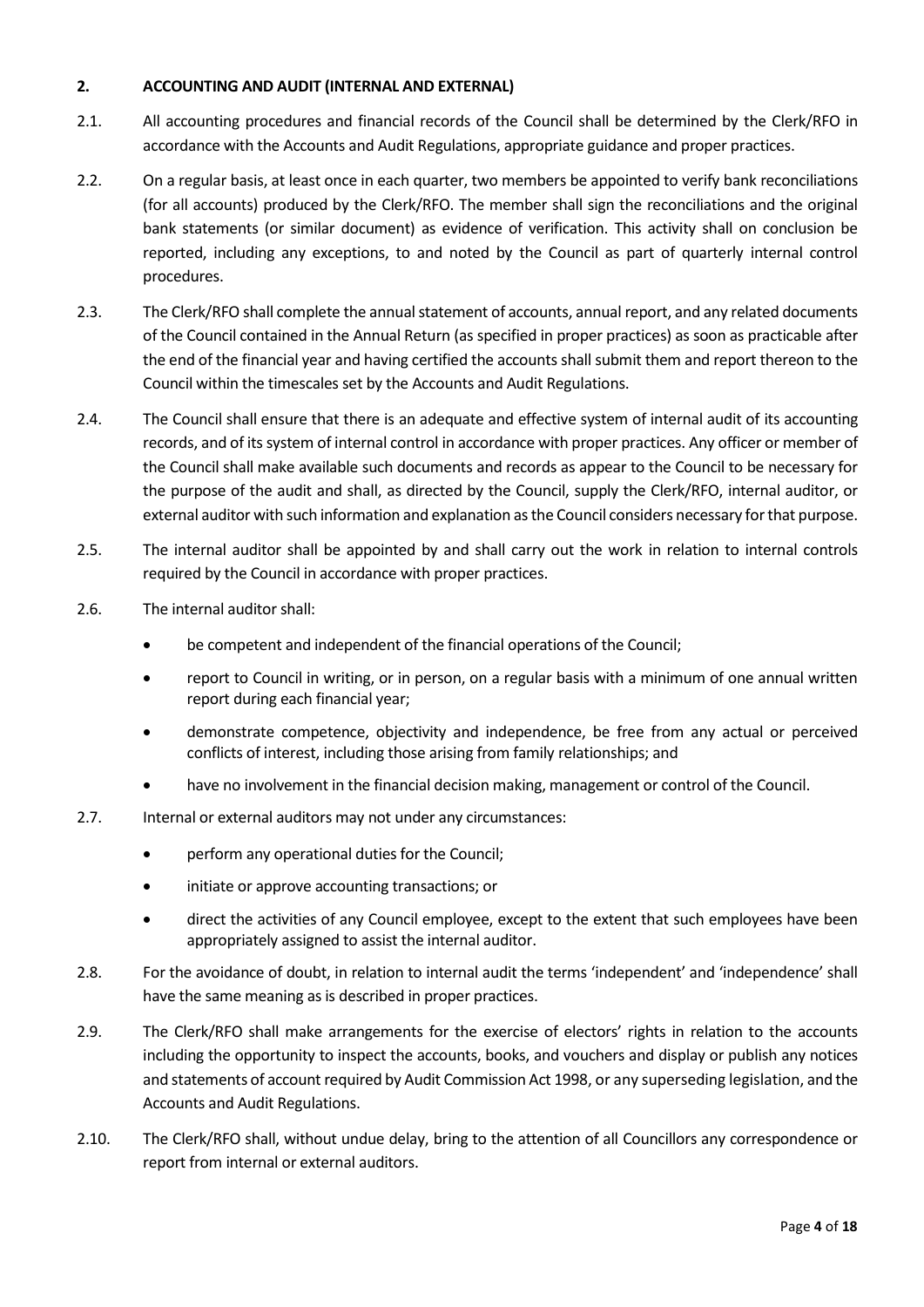# <span id="page-4-0"></span>**3. ANNUAL ESTIMATES (BUDGET) AND FORWARD PLANNING**

- 3.1. Each Committee shall review its one year forecast of revenue and capital receipts and payments. Having regard to the forecast, it shall thereafter formulate and submit proposals for the following financial year to the Full Council not later than the end of November each year including any proposals for revising the forecast.
- 3.2. The Clerk/RFO must each year, by no later than November, prepare detailed estimates of all receipts and payments including the use of reserves and all sources of funding for the following financial yearin the form of a budget to be considered by the Council.
- 3.3. The Councilshall consider annual budget proposals in relation to the Council's one year forecast of revenue and capital receipts and payments including recommendations for the use of reserves and sources of funding and update the forecast accordingly.
- 3.4. The Council shall fix the precept (Council tax requirement), and relevant basic amount of Council tax to be levied for the ensuing financial year not later than by the end of January each year. The Clerk/RFO shall issue the precept to the billing authority and shall supply each member with a copy of the approved annual budget.
- 3.5. The approved annual budget shall form the basis of financial control for the ensuing year.

# <span id="page-4-1"></span>**4. BUDGETARY CONTROL AND AUTHORITY TO SPEND**

- 4.1. Expenditure on revenue items may be authorised up to the amounts included for that class of expenditure in the approved budget. This authority is to be determined by the details set out in Schedule 1: Scheme of Delegation, and subsequently within Committee Terms of References.
- 4.2. No expenditure may be authorised that will exceed the amount provided in the revenue budget for that class of expenditure other than by resolution of the Council, or duly delegated committee or otherwise in accordance with the authority set out in Schedule 1: Scheme of Delegation. During the budget year and with the approval of Council having considered fully the implications for public services, unspent and available amounts may be moved to other budget headings or to an earmarked reserve as appropriate ('virement').
- 4.3. Unspent provisions in the revenue or capital budgets for completed projects shall not be carried forward to a subsequent year.
- 4.4. The salary budgets are to be reviewed at least annually before October for the following financial year and such review shall be evidenced by a minute signed by the Chair of the Human Resources committee. The Clerk/RFO will inform committees of any changes impacting on their budget requirement for the coming year in good time.
- 4.5. In cases of extreme risk to the delivery of Council services, the Clerk/RFO may authorise revenue expenditure on behalf of the Council which in the clerk's judgement it is necessary to carry out. Such expenditure includes repair, replacement or other work, whether or not there is any budgetary provision for the expenditure, subject to the authority and limitations set out in Schedule 1: Scheme of Delegation.
- 4.6. No expenditure shall be authorised in relation to any capital project and no contract entered into or tender accepted involving capital expenditure unless the Council is satisfied that the necessary funds are available and the requisite borrowing approval has been obtained.
- 4.7. All capital works shall be administered in accordance with the Council's standing orders and financial regulations relating to contracts.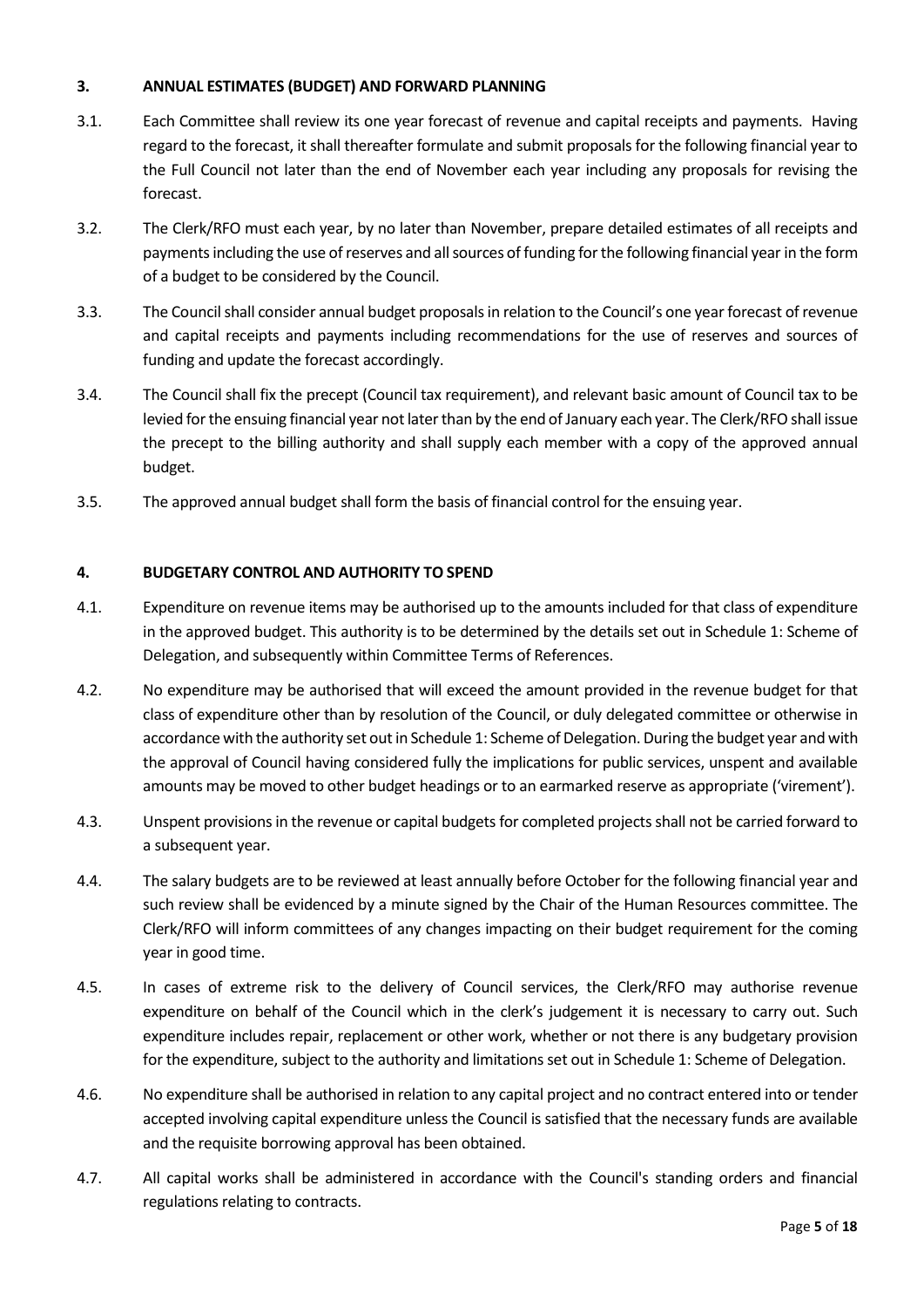- 4.8. The Clerk/RFO shall regularly provide the Council with a statement of receipts and payments to date under each head of the budgets, comparing actual expenditure to the appropriate date against that planned as shown in the budget. These statements are to be prepared at least at the end of each financial quarter and shall show explanations of material variances. For this purpose "material" shall be in excess of £500 or 15% of the budget.
- 4.9. Changes in earmarked reserves shall be approved by Council as part of the budgetary control process.

# <span id="page-5-0"></span>**5. BANKING ARRANGEMENTS AND AUTHORISATION OF PAYMENTS**

- 5.1. The Council's banking arrangements, including the bank mandate, shall be made by the Clerk/RFO and approved by the Council; banking arrangements may not be delegated to a committee. They shall be regularly reviewed for safety and efficiency.
- 5.2. The Clerk/RFO shall prepare a schedule of payments requiring authorisation, forming part of the Agenda for the Meeting and, together with the relevant invoices, present the schedule to Council. The Council shall review the schedule for compliance and, having satisfied itself shall authorise payment by a resolution of the Council. The approved schedule shall be ruled off and signed by two Councillors. A detailed list of all payments shall be disclosed within or as an attachment to the minutes of the meeting at which payment was authorised. Personal payments (including salaries, wages, expenses and any payment made in relation to the termination of a contract of employment) may be summarised to remove public access to any personal information.
- 5.3. All invoices for payment shall be examined, verified and certified by the Clerk/RFO to confirm that the work, goods or services to which each invoice relates has been received, carried out, examined and represents expenditure previously approved by the Council.
- 5.4. The Clerk/RFO shall examine invoices for arithmetical accuracy and hold responsibility for analysing them to the appropriate expenditure heading. The Clerk/RFO shall take all steps to pay all invoices submitted, and which are in order, at the next available Council meeting.
- 5.5. The Clerk/RFO shall have delegated authority to authorise the payment of items as per Schedule 1: Scheme of Delegation.
- 5.6. For each financial year the Clerk/RFO shall draw up a list of due payments which arise on a regular basis as the result of a continuing contract, statutory duty, or obligation (such as but not exclusively) Salaries, PAYE and NI, Superannuation Fund and regular maintenance contracts and the like for which Council may authorise payment for the year provided that the requirements of regulation 4.1 (Budgetary Controls) are adhered to, provided also that a list of such payments shall be submitted to the next appropriate meeting of Council.
- 5.7. A record of regular payments made under 5.6 above shall be drawn up and be signed by two members on each and every occasion when payment is authorised - thus controlling the risk of duplicated payments being authorised and / or made.
- 5.8. In respect of grants the Full Council or otherwise a duly authorised committee shall approve expenditure within any limits set by Council and in accordance with any policy statement approved by Council.
- 5.9. Members are subject to the Code of Conduct that has been adopted by the Council and shall comply with the Code and Standing Orders when a decision to authorise or instruct payment is made in respect of a matter in which they have a disclosable pecuniary or other interest, unless a dispensation has been granted.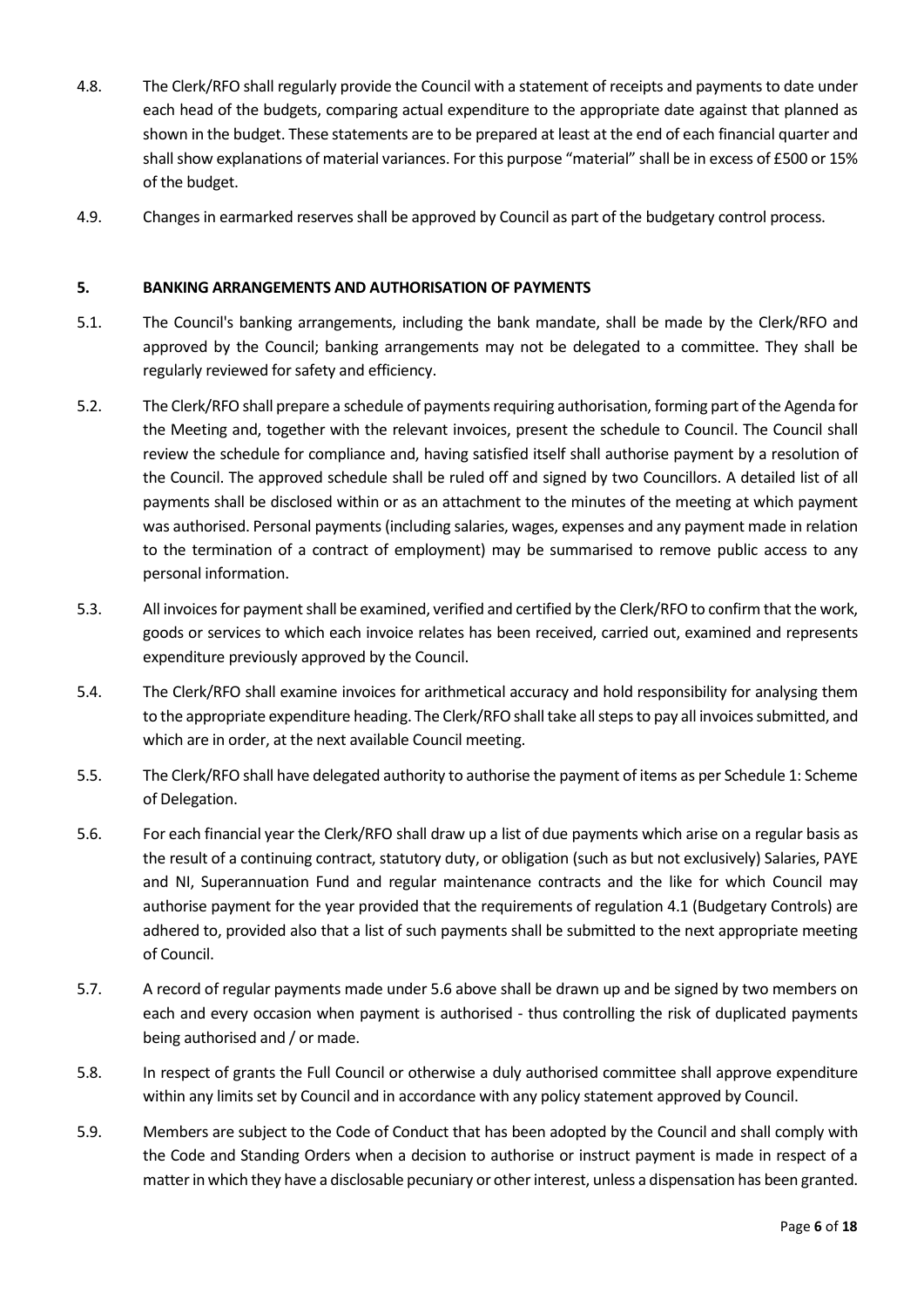- 5.10. The Council will aim to rotate the duties of members in these Regulations so that onerous duties are shared out as evenly as possible over time.
- 5.11. Any changes in the recorded details of suppliers, such as bank account records, shall be approved in writing by a Member.

# <span id="page-6-0"></span>**6. INSTRUCTIONS FOR THE MAKING OF PAYMENTS**

- 6.1. The Council will make safe and efficient arrangements for the making of its payments.
- 6.2. Following authorisation under Financial Regulation 5 above, the Council, a duly delegated committee or, if so delegated, the Clerk/ RFO shall give instruction that a payment shall be made.
- 6.3. All payments shall be effected by internet banking transfer, BACS or CHAPS methods, or other instructions to the Council's bankers, or otherwise, in accordance with a resolution of Council.
- 6.4. Orders for payment drawn on the bank account in accordance with the schedule as presented to Council or committee shall be signed by two members of Council, in accordance with a resolution instructing that payment. A member who has a connection by virtue of family or business relationships with the beneficiary of a payment should not, under normal circumstances, be a signatory to the payment in question.
- 6.5. Orders for payment that require a signature shall not normally be presented for signature other than at a Council or committee meeting (including immediately before or after such a meeting). Any signatures obtained away from such meetings shall be reported to the Council at the next convenient meeting.
- 6.6. If thought appropriate by the Council, payment for utility supplies (energy, telephone and water) and any National Non-Domestic Ratesmay be made by variable direct debit provided that the instructions are signed by two members and any payments are reported to Council as made. The approval of the use of a variable direct debit shall be renewed by resolution of the Council at least every four years.
- 6.7. If thought appropriate by the Council, payment for certain items (principally salaries) may be made by banker's standing order provided that the instructions are signed, or otherwise evidenced by two members are retained and any payments are reported to Council as made. The approval of the use of a banker's standing order shall be renewed by resolution of the Council at least every four years.
- 6.8. If thought appropriate by the Council, payment for certain items may be made by BACS or CHAPS methods provided that the instructions for each payment are signed, or otherwise evidenced, by two Councillors, are retained and any payments are reported to Council as made.
- 6.9. Payments will normally be made by internet banking transfer provided that the instruction for payment is signed or otherwise evidenced by two members.
- 6.10. Where a computer requires use of a personal identification number (PIN) or other password(s), for access to the Council's records on that computer, a note shall be made of the PIN and Passwords and shall be retained in a sealed dated envelope in a locked cabinet in the Council office. This envelope may not be opened other than in the presence of two Councillors. After the envelope has been opened, in any circumstances, the PIN and / or passwords shall be changed as soon as practicable. The fact that the sealed envelope has been opened, in whatever circumstances, shall be reported to all members immediately and formally to the next available meeting of the Council. This will not be required for a member's personal computer used only for remote authorisation of bank payments.
- 6.11. No employee or Councillor shall disclose any PIN or password, relevant to the working of the Council or its bank accounts, to any person not authorised in writing by the Council or a duly delegated committee.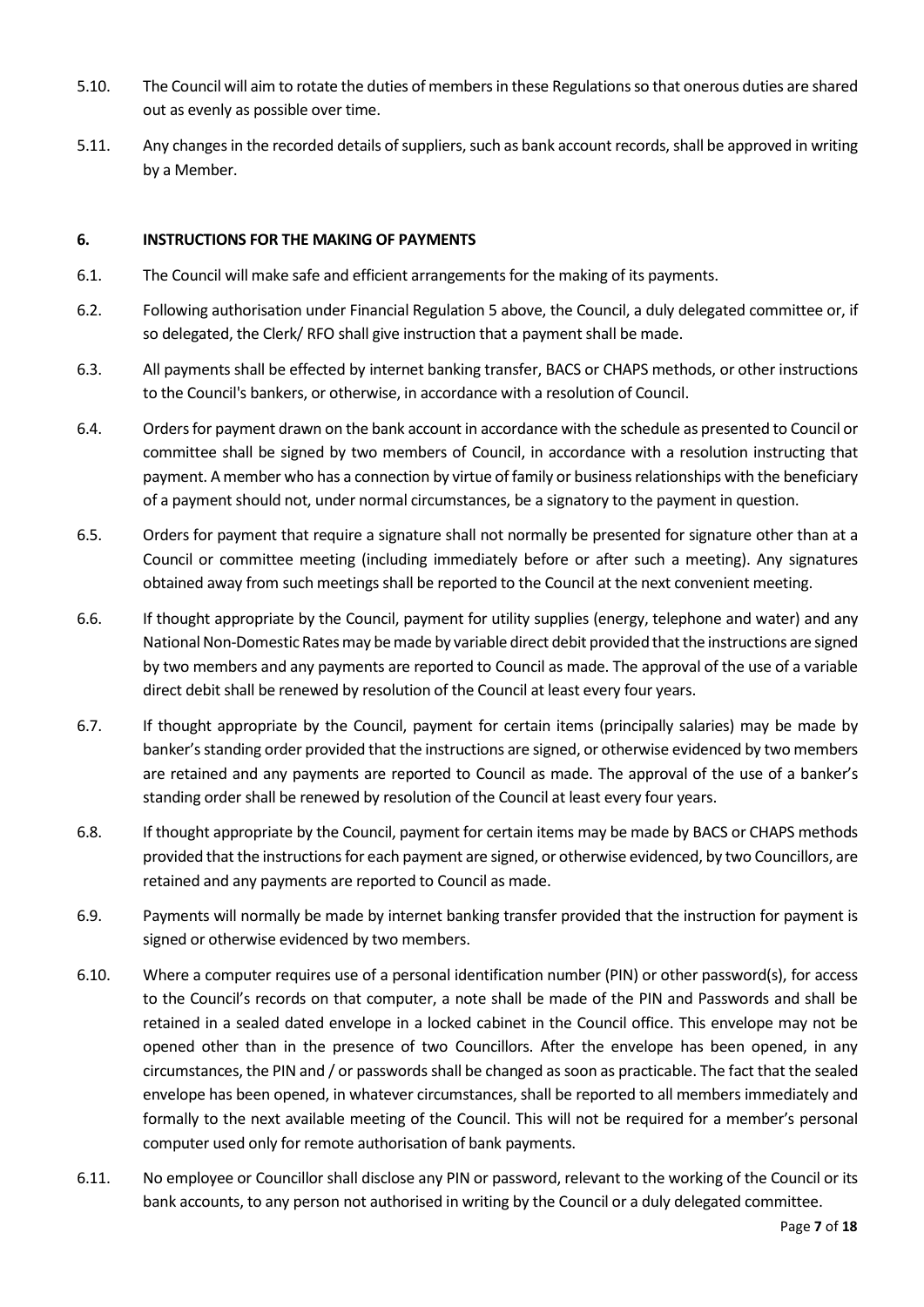- 6.12. Regular back-up copies of the records on any computer shall be made and shall be stored securely away from the computer in question, and preferably off site.
- 6.13. The Council, and any members using computers for the Council's financial business, shall ensure that antivirus, anti-spyware and firewall software with automatic updates, together with a high level of security, is used.
- 6.14. Where internet banking arrangements are made with any bank, the Clerk/RFO shall be appointed as the Service Administrator. The bank mandate approved by the Council shall identify a number of Councillors who will be authorised to approve transactions on those accounts. The bank mandate will state clearly the amounts of payments that can be instructed by the use of the Service Administrator alone, or by the Service Administrator with a stated number of approvals.
- 6.15. Access to any internet banking accounts will be directly to the access page (which may be saved under "favourites"), and not through a search engine or e-mail link. Remembered or saved passwords facilities must not be used on any computer used for Council banking work. Breach of this Regulation will be treated as a very serious matter under these regulations.
- 6.16. Changes to account details for suppliers, which are used for internet banking may only be changed on written hard copy notification by the supplier. A programme of regular checks of standing data with suppliers will be followed.
- 6.17. Any Debit Card issued for use will be specifically restricted to the Clerk/RFO and will also be restricted to a single transaction maximum value of £2500 unless authorised by Council or finance committee in writing before any order is placed.
- 6.18. A pre-paid debit card may be issued to employees with varying limits. These limits will be set by the Council. Transactions and purchases made will be reported to the Council and authority for topping-up shall be at the discretion of the Council.
- 6.19. Any corporate credit card or trade card account opened by the Council will be specifically restricted to use by the Clerk/RFO and shall be subject to automatic payment in full at each month-end. Personal credit or debit cards of members or staff shall not be used under any circumstances.
- 6.20. The Clerk/RFO may provide petty cash to officers for the purpose of defraying operational and other expenses. Vouchers for payments made shall be forwarded to the Clerk/RFO with a claim for reimbursement.
	- a) The Clerk/RFO shall maintain a petty cash float of at least £50 for the purpose of defraying operational and other expenses. Vouchers for payments made from petty cash shall be kept to substantiate the payment.
	- b) Income received must not be paid into the petty cash float but must be separately banked, as provided elsewhere in these regulations.
	- c) Payments to maintain the petty cash float shall be shown separately on the schedule of payments presented to Council under 5.2 above.

# <span id="page-7-0"></span>**7. PAYMENT OF SALARIES**

7.1. As an employer, the Council shall make arrangements to meet fully the statutory requirements placed on all employers by PAYE and National Insurance legislation. The payment of all salaries shall be made in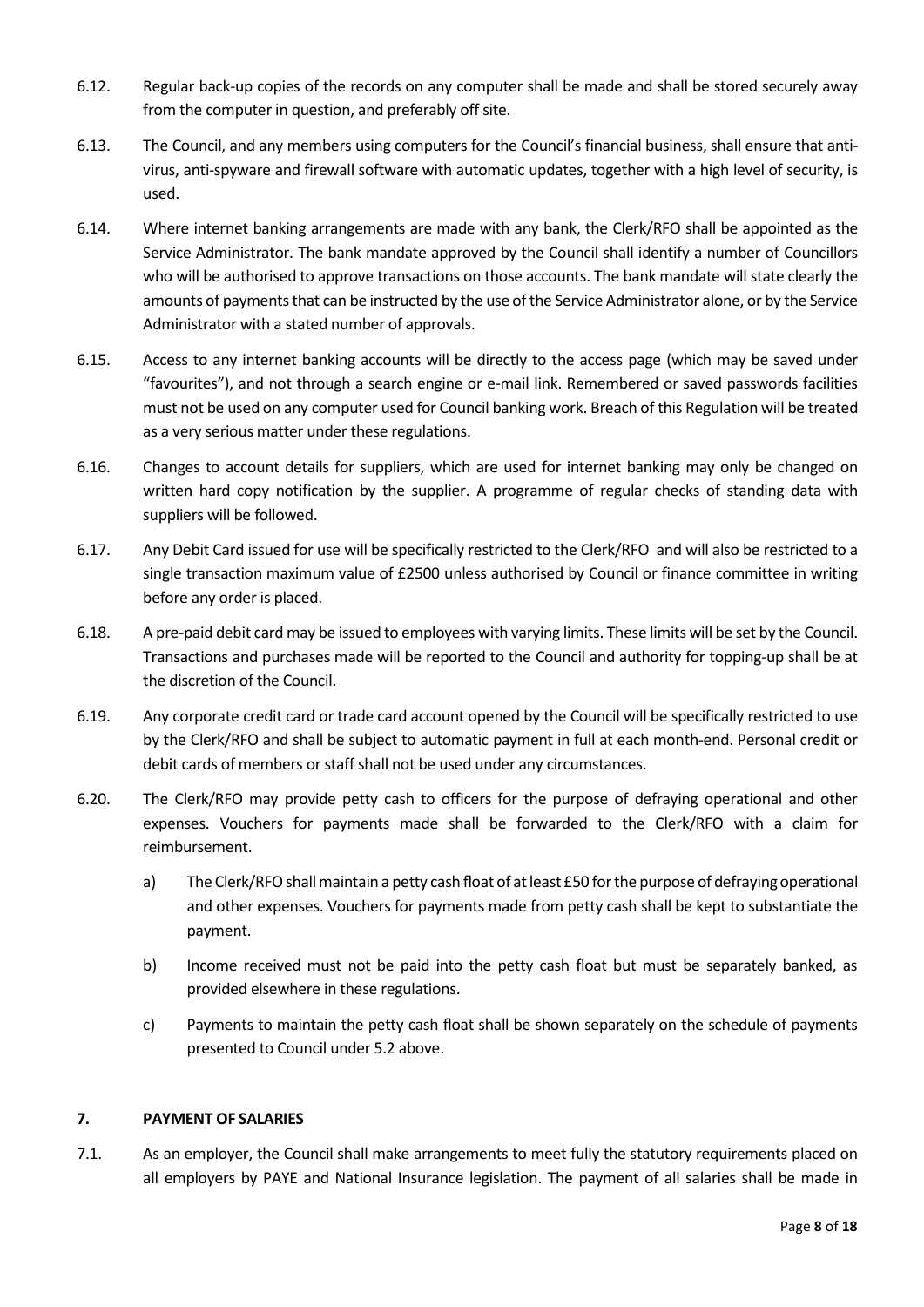accordance with payroll records and the rules of PAYE and National Insurance currently operating, and salary rates shall be as agreed by Council, or duly delegated committee.

- 7.2. Payment of salaries and payment of deductions from salary such as may be required to be made for tax, national insurance and pension contributions, or similar statutory or discretionary deductions must be made in accordance with the payroll records and on the appropriate dates stipulated in employment contracts, provided that each payment is reported to the next available Council meeting, as set out in these regulations above.
- 7.3. No changes shall be made to any employee's pay, emoluments, or terms and conditions of employment without the prior consent of the Human Resource Committee.
- 7.4. Each and every payment to employees of net salary and to the appropriate creditor of the statutory and discretionary deductions shall be recorded in a separate confidential record (confidential cash book). This confidential record is not open to inspection or review (under the Freedom of Information Act 2000 or otherwise) other than:
	- a) by any Councillor who can demonstrate a need to know;
	- b) by the internal auditor;
	- c) by the external auditor; or
	- d) by any person authorised under Audit Commission Act 1998, or any superseding legislation.
- 7.5. The total of such payments in each calendar month shall be reported with all other payments as made as may be required under these Financial Regulations, to ensure that only payments due for the period have actually been paid.
- 7.6. An effective system of personal performance management should be maintained for the senior officers.
- 7.7. Any termination payments shall be supported by a clear business case and reported to the Council. Termination payments shall only be authorised by Council.
- 7.8. Before employing interim staff the Council must consider a full business case.

# <span id="page-8-0"></span>**8. LOANS AND INVESTMENTS**

- 8.1. All borrowings shall be effected in the name of the Council, after obtaining any necessary borrowing approval. Any application for borrowing approval shall be approved by Council as to terms and purpose. The application for borrowing approval, and subsequent arrangements for the loan shall only be approved by full Council.
- 8.2. Any financial arrangement which does not require formal borrowing approval from the Secretary of State/Welsh Assembly Government (such as Hire Purchase or Leasing of tangible assets) shall be subject to approval by the full Council. In each case a report in writing shall be provided to Council in respect of value for money for the proposed transaction.
- 8.3. All loans and investments shall be negotiated in the name of the Council and shall be for a set period in accordance with Council policy.
- 8.4. The Council shall consider the need for an Investment Strategy and Policy which, if drawn up, shall be in accordance with relevant regulations, proper practices and guidance. Any Strategy and Policy shall be reviewed by the Council at least every four years.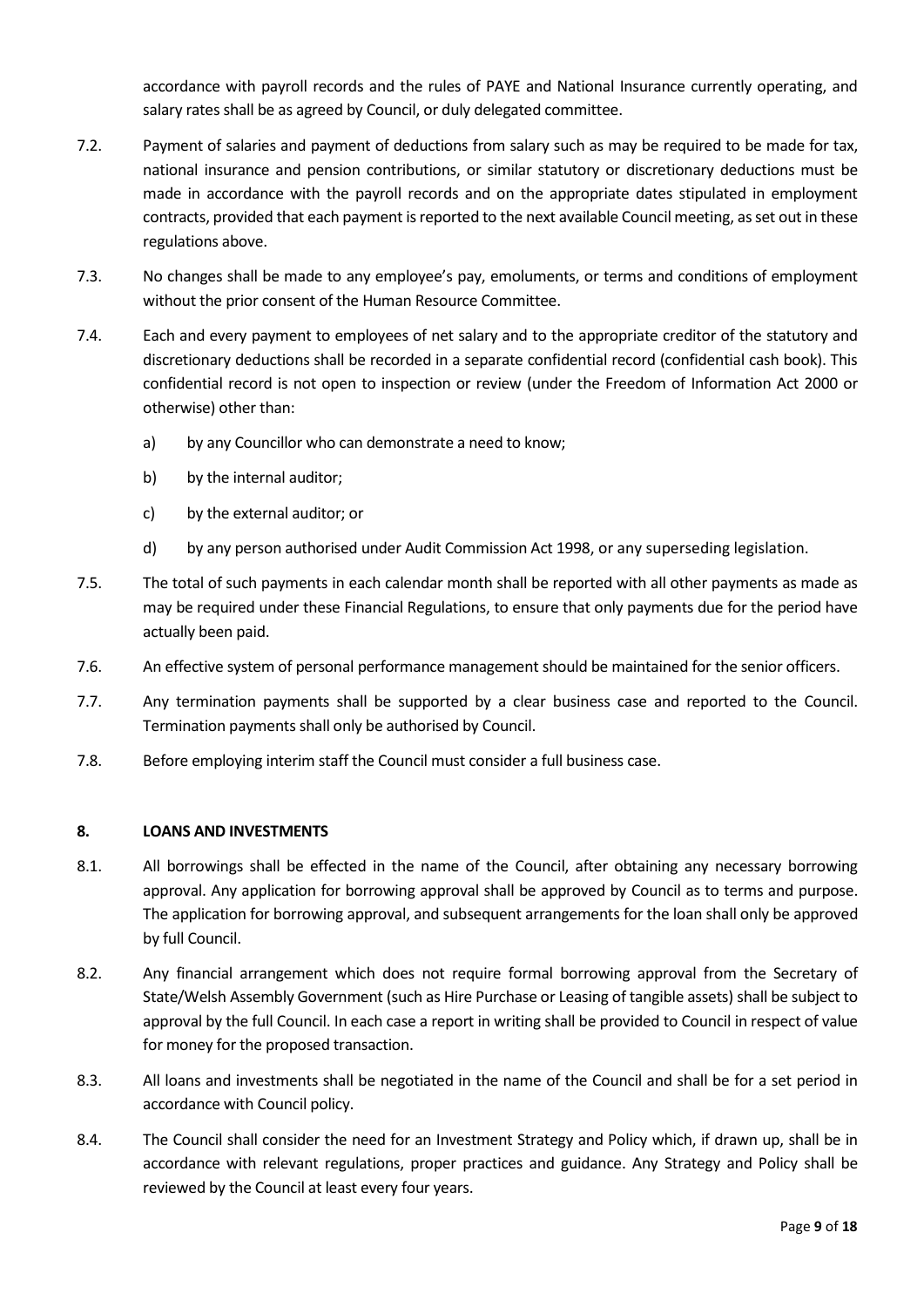- 8.5. All investments of money under the control of the Council shall be in the name of the Council.
- 8.6. All investment certificates and other documents relating thereto shall be retained in the custody of the Clerk/RFO.
- 8.7. Payments in respect of short term or long term investments, including transfers between bank accounts held in the same bank, or branch, shall be made in accordance with Regulation 5 (Authorisation of payments) and Regulation 6 (Instructions for payments).

#### <span id="page-9-0"></span>**9. INCOME**

- 9.1. The collection of all sums due to the Council shall be the responsibility of and under the supervision of the Clerk/RFO.
- 9.2. Particulars of all charges to be made for work done, services rendered or goods supplied shall be agreed annually by the Council, notified to the Clerk/RFO and the Clerk/RFO shall be responsible for the collection of all accounts due to the Council.
- 9.3. The Council will review all fees and charges at least every four years, following reports by the relevant officers.
- 9.4. Any sums found to be irrecoverable and any bad debts shall be reported to the Council and shall be written off in the year.
- 9.5. All sums received on behalf of the Council shall be banked intact as directed by the Clerk/RFO. In all cases, all receipts shall be deposited with the Council's bankers with such frequency as the Clerk/RFO considers necessary.
- 9.6. The origin of each receipt shall be entered on the paying-in slip.
- 9.7. Personal cheques shall not be cashed out of money held on behalf of the Council.
- 9.8. The Clerk/RFOshall be responsible for promptly completing any VAT Return that is required. Any repayment claim due in accordance with VAT Act 1994 section 33 shall be made at least annually coinciding with the financial year end.
- 9.9. Where any significant sums of cash are regularly received by the Council, the Clerk/RFOshall take such steps as are agreed by the Council to ensure that more than one person is present when the cash is counted in the first instance, that there is a reconciliation to some form of control such as ticket issues, and that appropriate care is taken in the security and safety of individuals banking such cash.
- 9.10. Any income arising which is the property of a charitable trust shall be paid into a charitable bank account. Instructions for the payment of funds due from the charitable trust to the Council (to meet expenditure already incurred by the authority) will be given by the Managing Trustees of the charity meeting separately from any Council meeting (see also Regulation 16 below).

# <span id="page-9-1"></span>**10. ORDERS FOR WORK, GOODS AND SERVICES**

- 10.1. An official order or letter shall be issued for all work, goods and services unless a formal contract is to be prepared or an official order would be inappropriate. Copies of orders shall be retained.
- 10.2. Order records shall be controlled by the Clerk/RFO.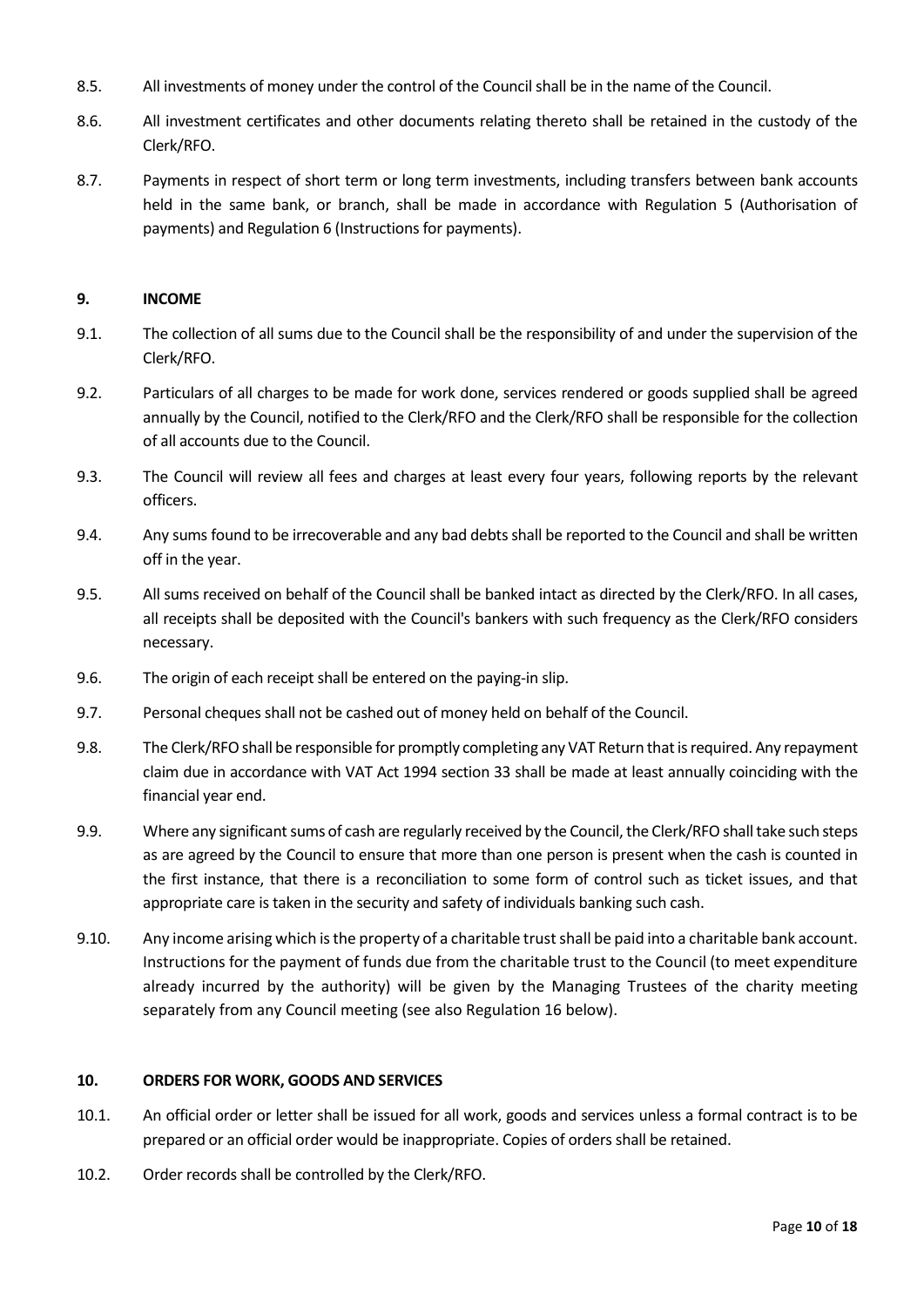- 10.3. All members and officers are responsible for obtaining value for money at all times. An officer issuing an official order shall ensure as far as reasonable and practicable that the best available terms are obtained in respect of each transaction, usually by obtaining three or more quotations or estimates from appropriate suppliers, subject to any *de minimis* provisions in Regulation 11.1 below. More guidance is provided in Schedule 2: Obtaining best value for purchases under £1,000.
- 10.4. A member may not issue an official order or make any contract on behalf of the Council.
- 10.5. The Clerk/RFO shall verify the lawful nature of any proposed purchase before the issue of any order, and in the case of new or infrequent purchases or payments, the Clerk/RFO shall ensure that the statutory authority shall be reported to the meeting at which the order is approved.

# <span id="page-10-0"></span>**11. CONTRACTS**

- 11.1. Procedures as to contracts are laid down as follows:
	- a. Every contract shall comply with these financial regulations, and no exceptions shall be made otherwise than in an emergency provided that this regulation need not apply to contracts which relate to items (i) to (vi) below:
		- i. for the supply of gas, electricity, water, sewerage and telephone services;
		- ii. for specialist services such as are provided by legal professionals acting in disputes;
		- iii. for work to be executed or goods or materials to be supplied which consist of repairs to or parts for existing machinery or equipment or plant:
		- iv. for work to be executed or goods or materials to be supplied which constitute an extension of an existing contract by the Council;
		- v. for additional audit work of the external auditor up to an estimated value of £500 (in excess of this sum the Clerk/RFO shall act after consultation with the Chair and Vice Chair of Council); and
		- vi. for goods or materials proposed to be purchased which are proprietary articles and / or are only sold at a fixed price.
	- b. Where the Council intends to procure or award a public supply contract, public service contract or public works contract as defined by The Public Contracts Regulations 2015 ("the Regulations") which is valued at £25,000 or more, the Council shall comply with the relevant requirements of the Regulations<sup>1</sup>.
	- c. The full requirements of The Regulations, as applicable, shall be followed in respect of the tendering and award of a public supply contract, public service contract or public works contractwhich exceed thresholds in The Regulations set by the Public Contracts Directive 2014/24/EU (which may change from time to time)<sup>2</sup>.
	- d. When applications are made to waive financial regulations relating to contracts to enable a price to be negotiated without competition the reason shall be embodied in a recommendation to the Council.

 $1$  The Regulations require Councils to use the Contracts Finder website to advertise contract opportunities, set out the procedures to be followed in awarding new contracts and to publicise the award of new contracts <sup>2</sup> Thresholds currently applicable are:

a. For public supply and public service contracts 209,000 Euros (£164,176)

b. For public works contracts 5,225,000 Euros (£4,104,394)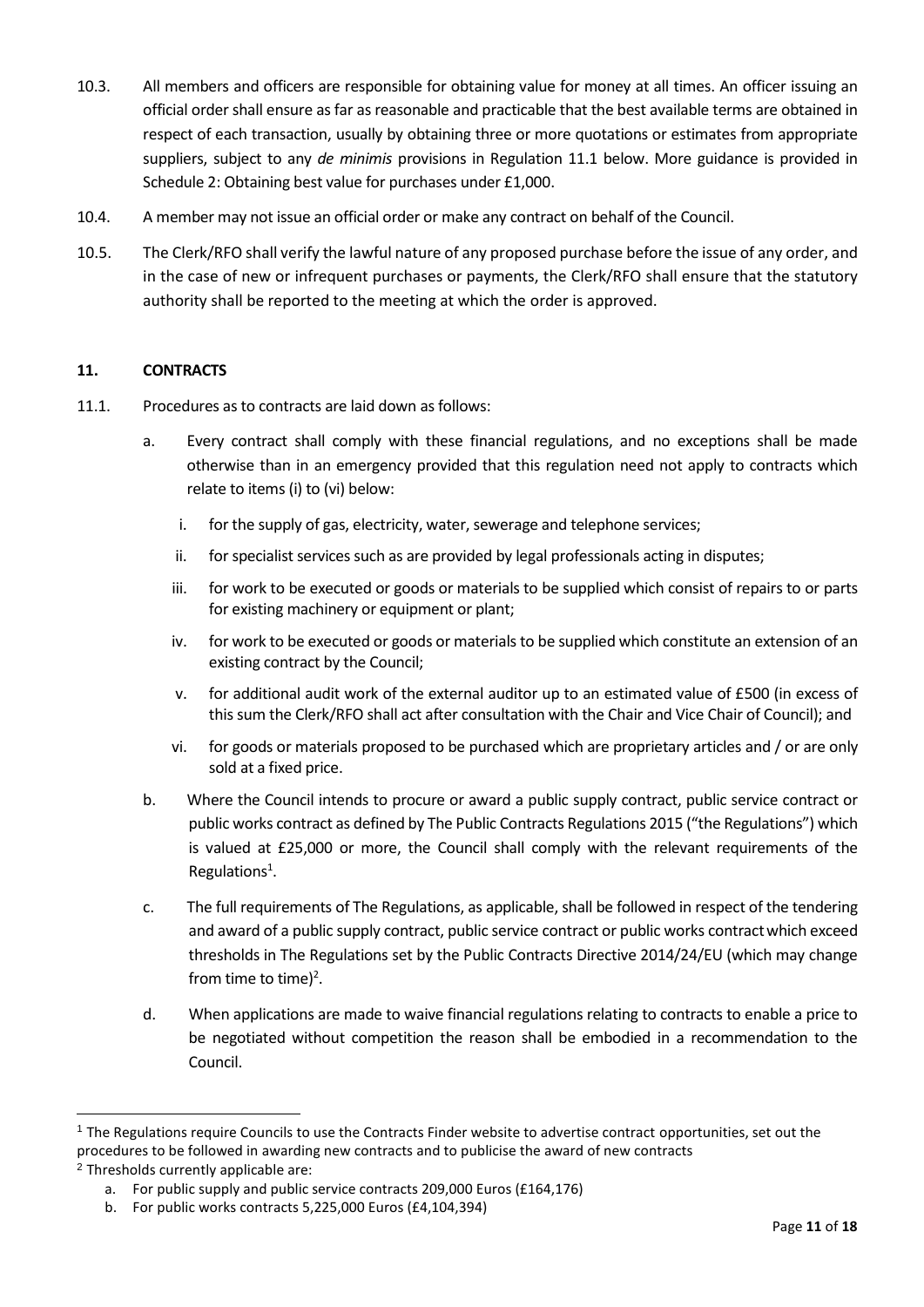- e. Such invitation to tender shall state the general nature of the intended contract and the Clerk/RFO shall obtain the necessary technical assistance to prepare a specification in appropriate cases. The invitation shall in addition state that tenders must be addressed to the Clerk/RFO. Each tender shall remain unopened and unread until the prescribed date for opening tenders for that contract.
- f. All sealed tenders shall be opened at the same time on the prescribed date by the Clerk/RFO in the presence of at least one member of staff or the Council.
- g. Any invitation to tender issued under this regulation shall be subject to the relevant Standing Order, and shall refer to the terms of the Bribery Act 2010.
- h. When it is to enter into a contract of less than £25,000 in value for the supply of goods or materials or for the execution of works or specialist services other than such goods, materials, works or specialist services as are excepted as set out in paragraph (a) the Clerk/RFO shall obtain 3 quotations (priced descriptions of the proposed supply); where the value is below £5,000 and above £1000 the Clerk or RFO shall strive to obtain 3 estimates. Otherwise, Regulation 10.3 above shall apply.
	- i. The Council shall not be obliged to accept the lowest or any tender, quote or estimate.
	- j. Should it occur that the Council, or duly delegated committee, does not accept any tender, quote or estimate, the work is not allocated and the Council requires further pricing, provided that the specification does not change, no person shall be permitted to submit a later tender, estimate or quote who was present when the original decision making process was being undertaken.

# <span id="page-11-0"></span>**12. PAYMENTS UNDER CONTRACTS FOR BUILDING OR OTHER CONSTRUCTION WORKS (PUBLIC WORKS CONTRACTS**

- 12.1. Payments on account of the contract sum shall be made within the time specified in the contract by the Clerk/RFO upon authorised certificates of the architect or other consultants engaged to supervise the contract (subject to any percentage withholding as may be agreed in the particular contract).
- 12.2. Where contracts provide for payment by instalments the Clerk/RFO shall maintain a record of all such payments. In any case where it is estimated that the total cost of work carried out under a contract, excluding agreed variations, will exceed the contract sum of 5% or more a report shall be submitted to the Council.
- 12.3. Any variation to a contract or addition to or omission from a contract must be approved by the Council and Clerk/RFO to the contractor in writing, the Council being informed where the final cost is likely to exceed the financial provision.

# <span id="page-11-1"></span>**13. STORES AND EQUIPMENT**

- 13.1. The officer in charge of each section shall be responsible for the care and custody of stores and equipment in that section.
- 13.2. Delivery notes shall be obtained in respect of all goods received into store or otherwise delivered and goods must be checked as to order and quality at the time delivery is made.
- 13.3. Stocks shall be kept at the minimum levels consistent with operational requirements.
- 13.4. The Clerk/RFO shall be responsible for periodic checks of stocks and stores at least annually.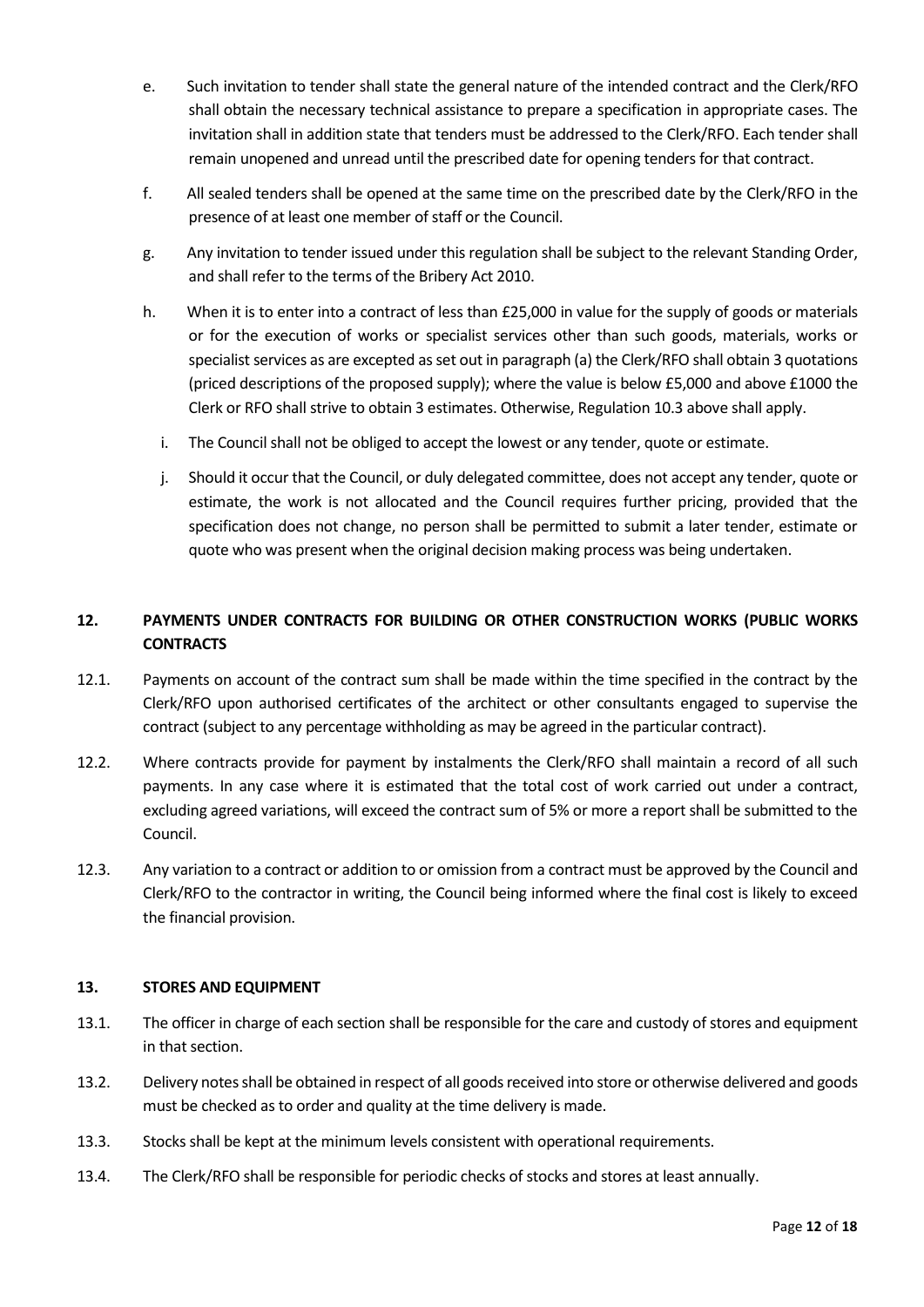#### <span id="page-12-0"></span>**14. ASSETS, PROPERTIES AND ESTATES**

- 14.1. The Clerk/RFO shall make appropriate arrangements for the custody of all title deeds and Land Registry Certificates of properties held by the Council. The Clerk/RFO shall ensure a record is maintained of all properties held by the Council, recording the location, extent, plan, reference, purchase details, nature of the interest, tenancies granted, rents payable and purpose for which held in accordance with Accounts and Audit Regulations.
- 14.2. No tangible moveable property shall be purchased or otherwise acquired, sold, leased or otherwise disposed of, without the authority of the Council, together with any other consents required by law, save where the estimated value of any one item of tangible movable property does not exceed £250.
- 14.3. No real property (interests in land) shall be sold, leased or otherwise disposed of without the authority of the Council, together with any other consents required by law. In each case a report in writing shall be provided to Council in respect of valuation and surveyed condition of the property (including matters such as planning permissions and covenants) together with a proper business case (including an adequate level of consultation with the electorate).
- 14.4. No real property (interests in land) shall be purchased or acquired without the authority of the full Council. In each case a report in writing shall be provided to Council in respect of valuation and surveyed condition of the property (including matters such as planning permissions and covenants) together with a proper business case (including an adequate level of consultation with the electorate).
- 14.5. Subject only to the limit set in Regulation 14.2 above, no tangible moveable property shall be purchased or acquired without the authority of the full Council. In each case a report in writing shall be provided to Council with a full business case.
- 14.6. The Clerk/RFO shall ensure that an appropriate and accurate Register of Assets and Investments is kept up to date. The continued existence of tangible assets shown in the Register shall be verified at least annually, possibly in conjunction with a health and safety inspection of assets.

# <span id="page-12-1"></span>**15. INSURANCE**

- 15.1. Following the annual risk assessment (per Regulation 17), the Clerk/RFO shall effect all insurances and negotiate all claims on the Council's insurers
- 15.2. The Clerk/RFO will take note of all new risks, properties or vehicles which require to be insured and of any alterations affecting existing insurances.
- 15.3. The Clerk/RFO shall keep a record of all insurances effected by the Council and the property and risks covered thereby and annually review it.
- 15.4. The Clerk/RFO shall be notified of any loss liability or damage or of any event likely to lead to a claim, and shall report these to Council at the next available meeting.
- 15.5. All appropriate members and employees of the Council shall be included in a suitable form of security or fidelity guarantee insurance which shall cover the maximum risk exposure as determined by the Council, or duly delegated committee.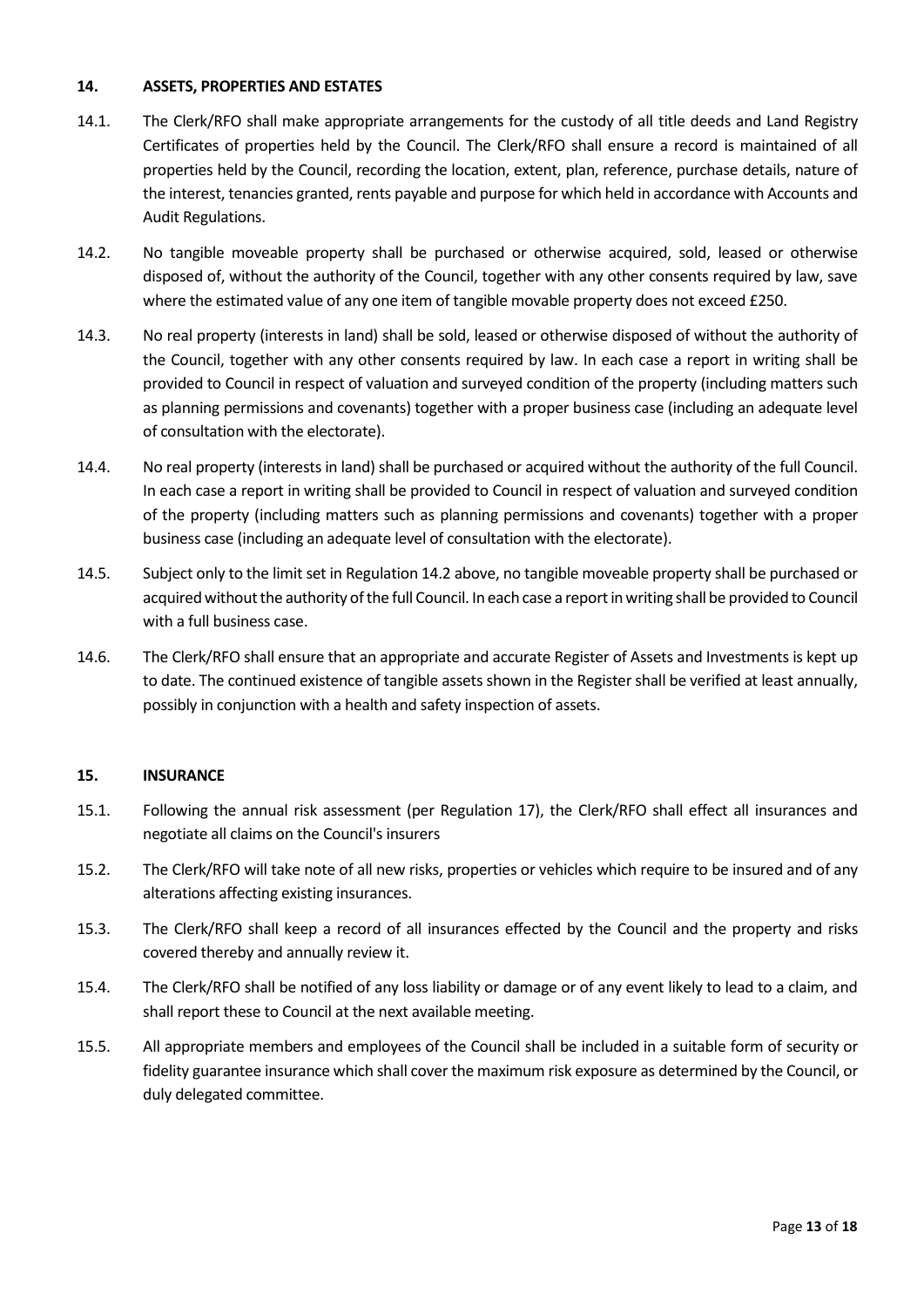# <span id="page-13-0"></span>**16. CHARITIES**

16.1. Where the Council is sole managing trustee of a charitable body the Clerk/ RFO shall ensure that separate accounts are kept of the funds held on charitable trusts and separate financial reports made in such form as shall be appropriate, in accordance with Charity Law and legislation, or as determined by the Charity Commission. The Clerk/RFO shall arrange for any audit or independent examination as may be required by Charity Law or any Governing Document.

# <span id="page-13-1"></span>**17. RISK MANAGEMENT**

- 17.1. The Council is responsible for putting in place arrangements for the management of risk. The Clerk/RFO shall prepare, for approval by the Council, risk management policy statements in respect of all activities of the Council. Risk policy statements and consequential risk management arrangements shall be reviewed by the Council at least annually.
- 17.2. When considering any new activity, the Clerk/RFO shall prepare a draft risk assessment including risk management proposals for consideration and adoption by the Council.

# <span id="page-13-2"></span>**18. SUSPENSION AND REVISION OF FINANCIAL REGULATIONS**

- 18.1. It shall be the duty of the Council to review the Financial Regulations of the Council from time to time. The Clerk/RFO shall make arrangements to monitor changes in legislation or proper practices and shall advise the Council of any requirement for a consequential amendment to these Financial Regulations.
- 18.2. The Councilmay, by resolution of the Council duly notified prior to the relevant meeting of Council, suspend any part of these Financial Regulations provided that reasons for the suspension are recorded and that an assessment of the risks arising has been drawn up and presented in advance to all members of Council.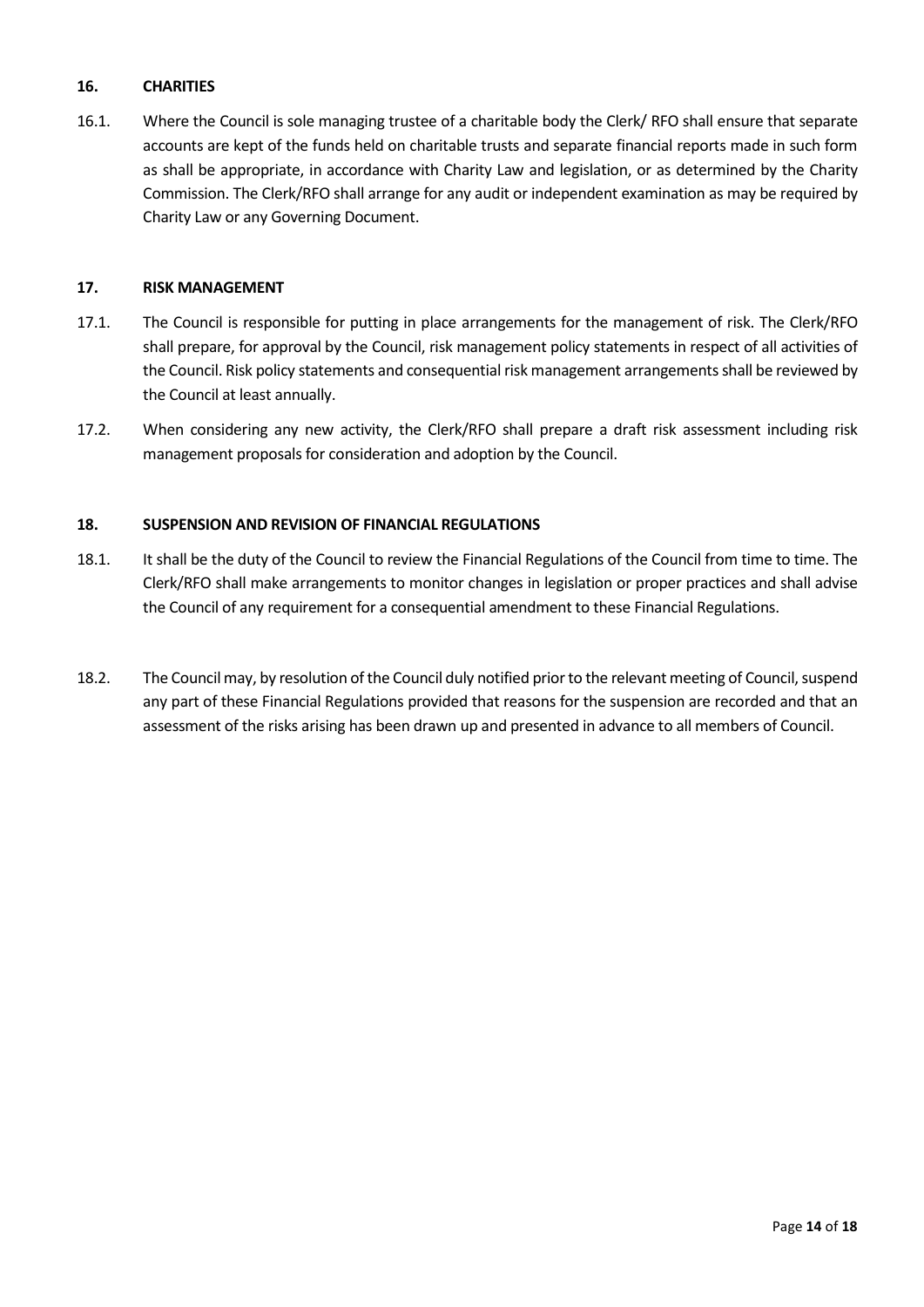

# St Agnes Parish Council

Parish Clerk: Lee Dunkley BA (Hons), MPhil, FSLCC Parish Rooms, 17 Vicarage Road St Agnes, Cornwall TR5 0TL

> 01872 553801 [clerk@stagnes-pc.gov.uk](mailto:clerk@stagnes-pc.gov.uk) [www.stagnes-pc.gov.uk](http://www.stagnes-pc.gov.uk/)

# **Schedule 1: Scheme of Delegation Adopted 17th May 2021**

#### **Introduction**

This Scheme of Delegation authorises the Proper Officer and Responsible Financial Officer (which may be one and the same person), Standing Committees and Sub-committees of the Council to act with delegated authority in the specific circumstances detailed.

# **Responsible Financial Officer**

The Clerk shall be the Responsible Financial Officer to the Council and shall be responsible for the Council's accounting procedures, in accordance with the Accounts and Audit Regulations in force at any given time.

#### **Proper Officer**

The Clerk shall be the Proper Officer of the Council and as such is specifically authorised, alongside details in the Standing Orders, to:

- Receive declarations of acceptance of office;
- Receive a copy of every Councillor's register of interests;
- Receive and retain plans and documents;
- Sign Notices or other documents on behalf of the Council;
- Receive and retain copies of By-laws made by Cornwall Council;
- Certify copies of By-laws made by the Council and other such orders as adopted by the Council;
- Sign summonses to attend meetings of the Council;
- Keep proper records for all meetings, and
- Receive from Cornwall Council's Monitoring Officer any documents in relation to Complaints received under The Members' Code of Conduct and report this at the next convenient meeting of the Council.

In addition, the Clerk has the delegated authority to undertake the following matters on behalf of the Council:

- The day to day administration of services, together with routine inspection and control.
- Day to day supervision and control of all staff employed by the Council.
- Authorise routine expenditure within the agreed budget.
- Authorise training or attendance at conferences and events as agreed within budget.
- Emergency expenditure up to £5,000 outside of the agreed budget subject to immediate report back to the next meeting of the appropriate Committee or Council. Such expenditure may include repair, replacement or other work. Sums greater than £5,000 only in consultation with the Chair of the Council and the Chair of the appropriate Committee.
- Call any extra meetings of the Council or any Committee as necessary, having consulted with the Chair of the Council and the Chair of the appropriate Committee.
- Respond to correspondence requiring or requesting information relating to previous decisions of the Council.
- Deal with matters specifically delegated by Council or Committee.
- Issue press releases on any Council activity exercised in accordance with Council policy.
- Editorial control of the Council's website and social media.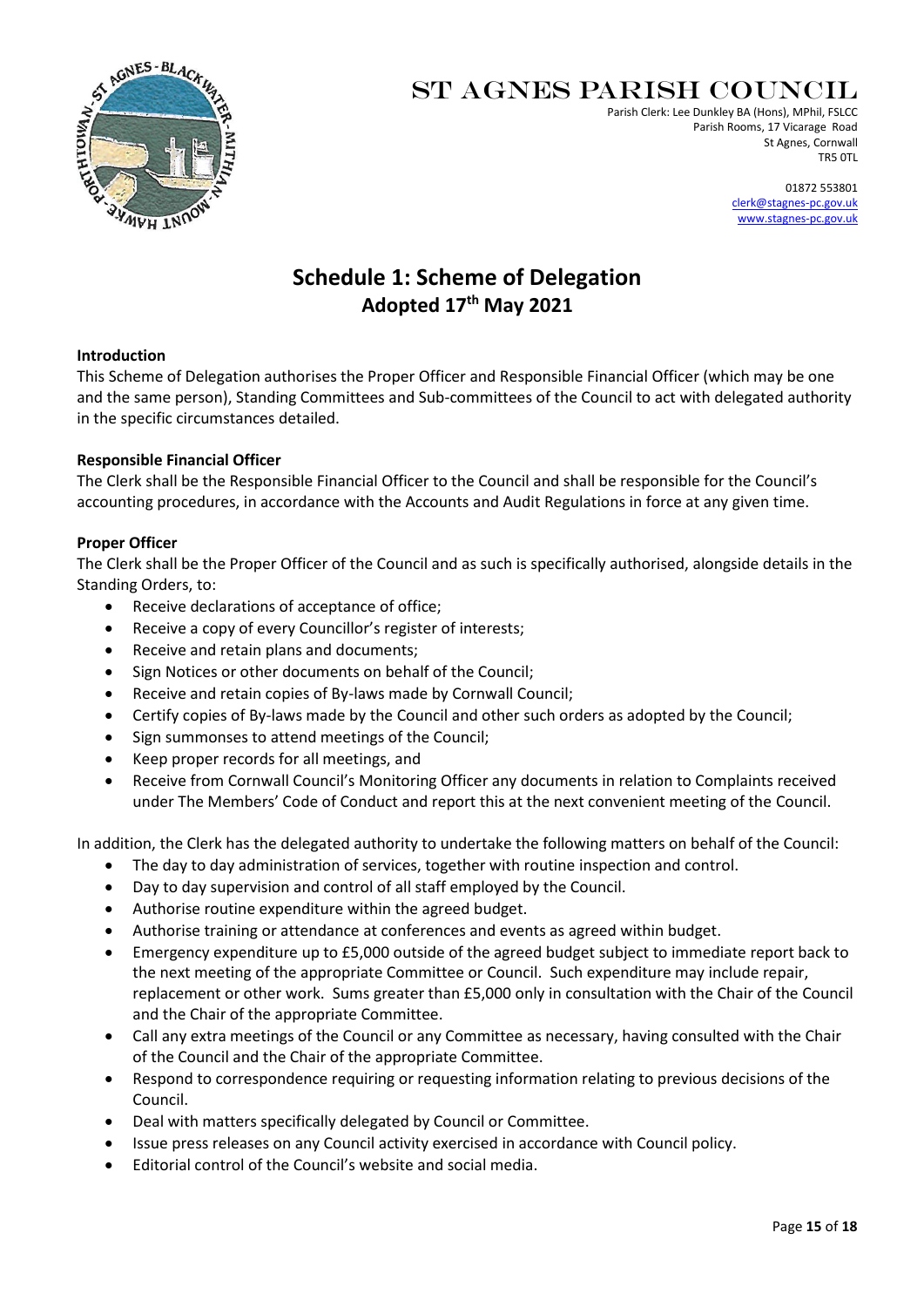Delegated actions of the Clerk shall be in accordance with Standing Orders, Financial Regulations and this Scheme of Delegation and with directions given by the Council from time to time.

# **Council**

The following matters are reserved to the Council for decision, notwithstanding that the appropriate Committee(s) may make recommendations thereon for the Council's consideration.

- Setting the Precept.
- Borrowing money.
- Incurring capital expenditure not specifically included in the Council's approved estimate of expenditure for the time being.
- Appointing Members to Committees.
- Approving and amending Standing Orders, Financial Regulations, the Scheme of Delegation, and the Terms of Reference of Committees.
- Dates of meetings of the Council.
- Appointment or nomination by the Council of persons to fill vacancies on outside bodies arising during the Council year.
- Filling of vacancies occurring on any Committee of the Council during the Council year.
- Approving the annual return.
- Confirming eligibility to exercise the General Power of Competence.
- Agreement to undertake new services.
- Prosecution or defence in a court of law, and
- Nomination or appointment of representatives of the Council at any inquiry on matters affecting the Parish, excluding those matters specific to a committee.

# **Powers and Duties of Committees**

Subject to the foregoing, and to observance of decisions of the Council on matters of principle or policy or not covered by a Committee's Terms of Reference, all the Council's relevant powers and duties shall be delegated to Committees in accordance with their Terms of Reference unless otherwise specified. The acts and proceedings of a Committee shall:

- where they are delegated to the Committee, so far as is legally permissible be deemed the acts and proceedings of the Council;
- as regards other matters, be subject to confirmation by the Council, and when confirmed shall be deemed the acts and proceedings of the Council;
- in all respects be subject to the provisions of the Council's Standing Orders and Financial Regulations except as otherwise determined by the Council.

The Council may at any time without prejudice to executive action already taken revoke any executive power delegated to a Committee.

Detailed delegated authority schemes for each Committee is set out in each Terms of Reference, which are resolved by Full Council only.

# **Working Groups/Parties**

Working Groups/Parties may be formed by resolution of the Council or a Committee at any time. The work of such a Working Group/Party will be decided upon at the time it is formed by means of a Minute detailing the Terms of Reference. Each Working Group/Party will report back with recommendations to the Council or the Committee that formed it – or as otherwise directed. The Working Group will be disbanded by resolution of Council or the parent Committee to which it reports once it has completed its agreed objectives.

# **Delegation – Limitations**

Committees, Sub Committees, Working Parties and Officers shall, at all times, act in accordance with the Councils Standing Orders, Financial Regulations and this Scheme of Delegation and, where applicable, any other rules, regulations, schemes, statutes, By-laws or orders made and with any directions given by the Council from time to time.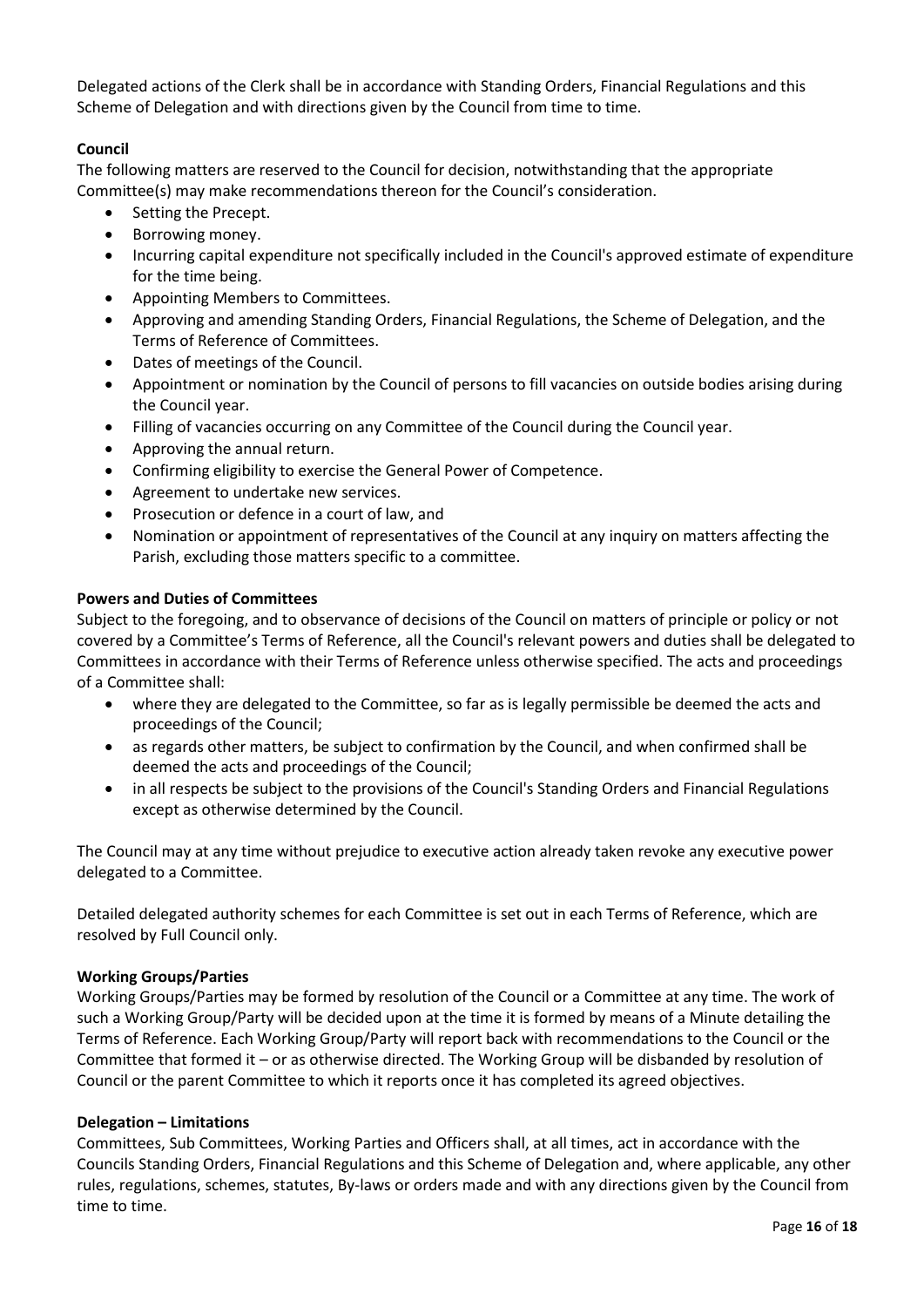

# St Agnes Parish Council

Parish Clerk: Lee Dunkley BA (Hons), MPhil, FSLCC Parish Rooms, 17 Vicarage Road St Agnes, Cornwall TR5 0TL

> 01872 553801 [clerk@stagnes-pc.gov.uk](mailto:clerk@stagnes-pc.gov.uk) [www.stagnes-pc.gov.uk](http://www.stagnes-pc.gov.uk/)

# **Schedule 2: Obtaining best value for purchases under £1,000 Adopted 6 th June 2022**

#### **Introduction**

The Financial Regulations of the Council sets out clear methods for obtaining best value for purchases made by the Parish Council over the value of £1,000. This schedule gives a further framework for how the Council will strive to obtain best value for purchases below the value of £1,000. This schedule works alongside the rules set out in the Financial Regulations document, and Schedule 1: Scheme of Delegation, and does not supersede them.

#### **New purchases**

When seeking goods or services which are not part of the day-to-day running of the Council, the default protocol will be to seek three estimates for the items. From time to time it may be feasible and appropriate to bring estimates to Council for resolution, though a judgment will be made by the Clerk, balancing the additional administration and time delay involved in this process, to assess if this is appropriate. Other than occasions when it is appropriate for the Council to pass a resolution, the Scheme of Delegation shall be followed, and the Clerk will be responsible for selecting the best value estimate. Where new purchases are of low value, a brief scan of the market, both online and offline, will be undertaken by officers and the Clerk, or an officer delegated by the Clerk, will be responsible for selecting the best value option.

# **Routine purchases**

The Council is able to open trade accounts with a variety of suppliers for the regular day-to-day purchases required. These include, for example, consumables - toilet roll, janitorial supplies, stationery – maintenance and repair supplies and other such goods and services. Officers will annually review all regular purchases and assess best value suppliers. A record of the review shall be kept.

# **Best value**

As per Financial Regulations, the Council is not obliged to accept the lowest price. Moreover, as well as cost, an assessment of best value shall also take into account:

- Reliability and trust in the supplier
- Quality of the product or service
- Durability of the product
- Environmental and ecological impacts of the purchase
- Ethical concerns
- Local economic benefits (i.e. using local suppliers)
- Any knock-on costs, such as generating high numbers of invoices requiring staff time and cost to administer
- Any other matters particular to the purchase in question

Officers will enter negotiations with suppliers as appropriate to further obtain best value, and shall demonstrate awareness and diligence, ensuring comparisons are like for like. Balancing the best value factors will be a professional judgment of the Clerk, who will ultimately authorise expenditures that are within budget and below £1,000 as the Financial Regulations and Scheme of Delegation states.